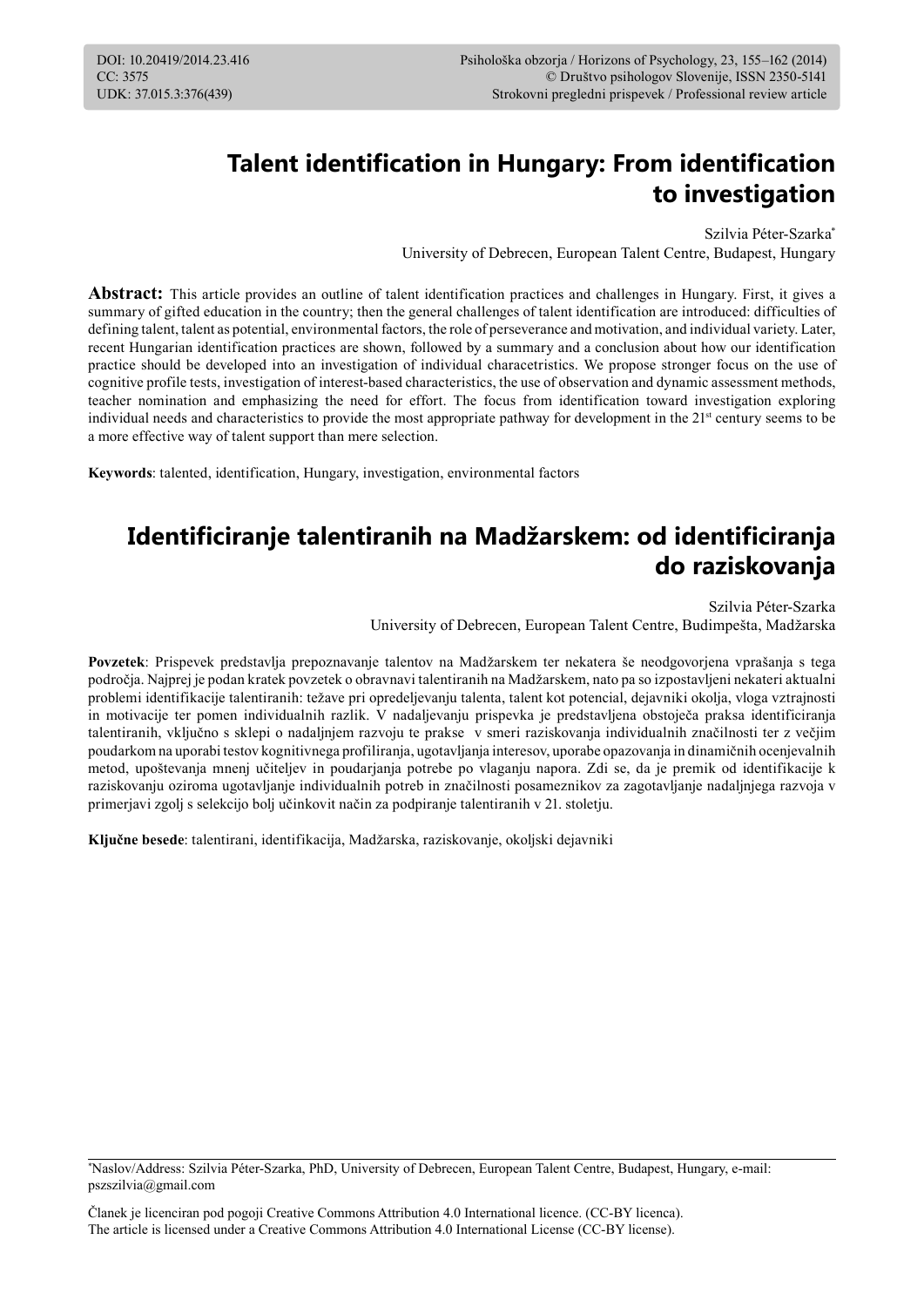This paper about talent identification in Hungary was originally presented at a conference for teachers and school psychologists in Slovenia, which is why a short outline about Hungarian gifted education is given in order to establish the national context of identification practices. Then some general challenges and critical points of talent identification will be addressed, followed by actual identification practices in Hungary. Finally, some conclusions are drawn by showing a direction forward into new perspectives in talent investigation and by giving a more appropriate answer to 21<sup>st</sup> century challenges.

## **Gifted education in Hungary**

First, recent tendencies and achievements of Hungarian talent support will be presented on the basis of the summary of Csilla Fuszek (2014), the director of the European Talent Centre, Budapest.

The first milestone of recent developments in talent support was the formation of the Hungarian Talent Support Society in 1989 by 84 professionals (psychologists, lawyers, economists, bankers and entrepreneurs). The society was formed to provide an extensive social basis for bringing professional expertise and political will to support talents. The political transitions of the following years have brought major developments in the legislative environment as well. *Act LXXIX of 1993* on public education declared that "children and students shall have the right to receive education and teaching in conformity with their abilities and interests, to pursue further studies in accordance with their abilities and to receive primary art education in order to discover and develop their artistic talents" (Act of Public Education, 1993, 10§). The Act codified the still existing primary-level art school system, which provides regular art courses financed mostly by normative budget contributions.

*Decree No. 111/1997 of the Government* on the teacher qualification requirements was also exemplary in Europe, as it was the first decree declaring that talent support should be included in the mandatory training material of teacher training. In 1999, the "Talent and its development" special educational programme was launched. This programme is currently accessible at five facilities: at the University of Debrecen, the Eötvös Loránd University, the Western Hungarian University, Szent István University and Eszterházy Károly College, with the last offering an MA programme for talent support specialist teachers.

In the 1990s, a positive turn took place in the legislative environment, and public and civil society initiatives in talent support also increased rapidly. The *National Youth Scientific and Innovation Contest* can be mentioned, as well as the *Association of Researcher Students* in 1996, which offers research opportunities for secondary school students at the best Hungarian research sites, with the assistance of a mentor network comprising outstanding scientists. The *Academic Competition of Secondary School Students* (OKTV) and the *National Conference of Scientific Students' Associations* give an opportunity

for the best university and high-school students to present their scientific results. The *Arany János Talent Support Programme* was announced by the Ministry of Education in 2000, involving more than ten thousand children, and designed to enhance the chances of disadvantaged children living in small settlements to continue their education and to promote social mobility.

Although there have been several substantial public and civil society initiatives in the last two decades, they mostly functioned on their own, without close cooperation. To facilitate cooperation between these organisations, talent support activities were brought under an umbrella organisation in 2006. The *National Talent Support Council* started its work with six member organisations, mainly non-governmental organizations (NGOs), and currently it has 44 members and has more than 100 partner organisations and their number continues to increase. Shortly after it was founded however, the council felt the need to have a legal status to pursue its operative activities, and hence the *Hungarian Association of Talent Support Organisations* (MATEHETSZ) was formed from of the members of the Talent Support Council and registered in October 2006.

By 2008, the members of the council managed to jointly compile the so-called *Genius Integrated Talent Support Programme,* serving as the professional basis for the national talent strategy planned for 20 years. Based on this programme, talent support became a national issue. The *National Talent Programme (NTP)* prepared on the basis of *Genius Integrated Talent Support Programme* was already ready for being submitted to Parliament, so a 20-year strategy passed in Parliament in December 2008.

A new situation arose with MATEHETSZ being the beneficiary of ESA funds received by Hungary on two occasions. The first major support was used to implement the revised version of the *Genius Integrated Talent Support Programme* (2010–13), and the so-called *Talent Bridges Programme* (2013–14). The two programmes targeted the fundamental restructuring of Hungarian talent support and are of priority importance within the National Talent Programme as a means to ensure the cooperation of the public and the private sector. The main components of the network were the introduction of the concept of the Talent Points, the theoretical grounding of the relevant professional standards, and awareness-raising through the internet.

The youngest NGO in talent support is the *European Talent Centre* (EUTC) based in Budapest, formed in mid-2012, funded mainly by the Hungarian National Talent Programme. It is dedicated to goals aligned with the guidelines of the NTP, so it aims to make the Hungarian talent programmes visible in foreign languages, to prepare best practices for adaptation in the European Union, to organise EU Talent Days, and to initiate EU co-operation and international experience exchange. Co-operation between EUTC and ECHA, the European Council for High Ability is exceptionally important in this work.

Generally, it can be stated that these organisations provide a stable and permanent institutional and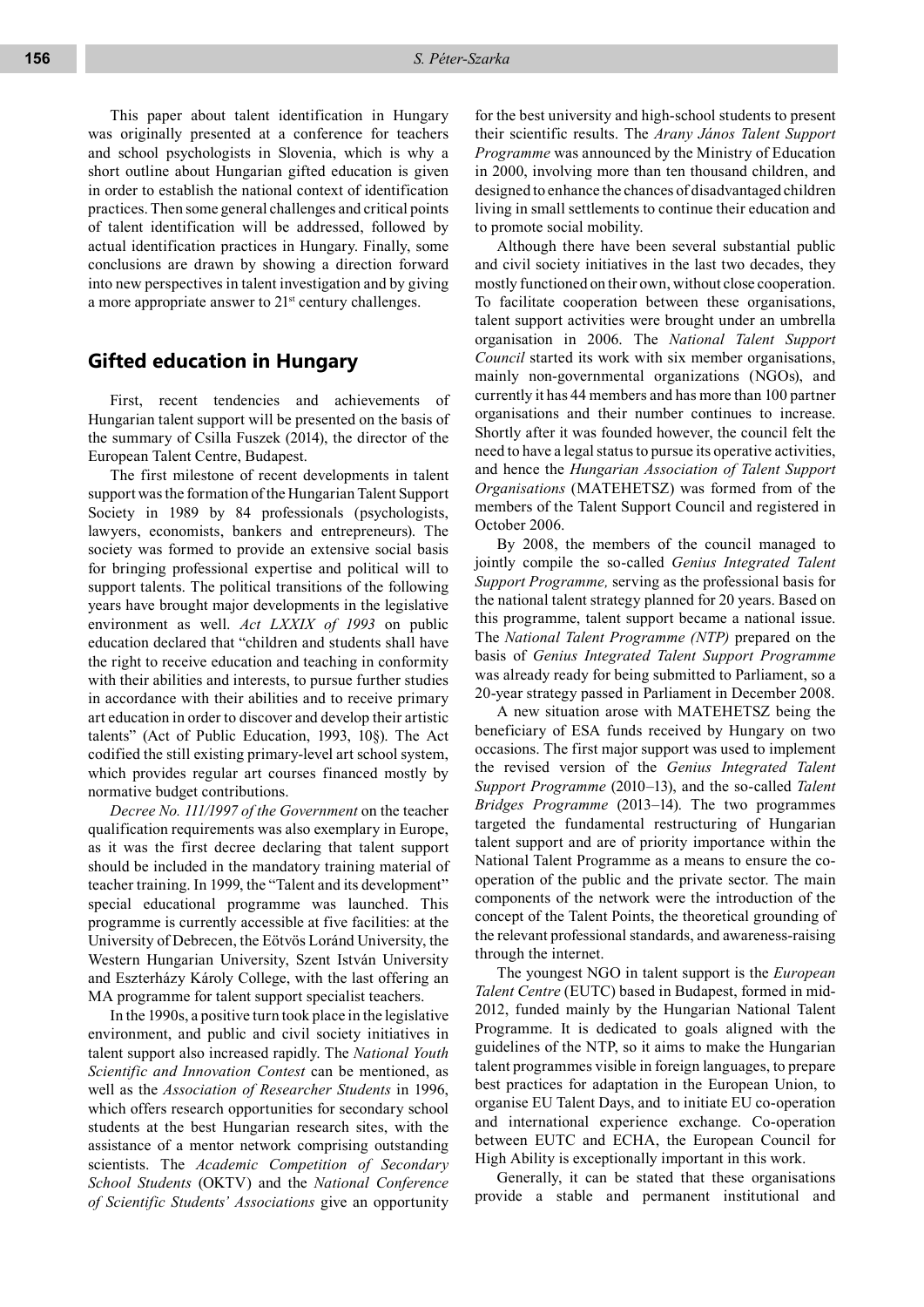professional framework for the implementation of many talent support programmes in Hungary, so the system on the structural and political level has been developed and functions well. Our primary challenge today is to make a real and practical use of this system, and to provide an appropriate education, treatment and support for the gifted and their supporters on the individual and on the classroom-level.

## **Challenges in identification**

Talent identification is a challenging issue throughout the world. As a complex and multi-faceted issue, identification always carries the possibility of overlooking vital points. The following areas are critical fields of the identification process in all countries, which have to be taken into consideration when planning a national or local strategy.

### **To define "talent"**

For an appropriate process of talent identification, we need a concrete definition of what we are looking for, what we aim to identify. However, what is "talent"? What do we mean by "giftedness"? Turning the pages of, for example, a more than 400-page book entitled *Conceptions of Giftedness* (Sternberg & Davidson, 2005), it becomes absolutely clear that giftedness is such a complex issue, and talent is the result of the interaction of so many factors, that it is already impossible to define, what it is. For example, let us examine the well-known and relatively simple three-ring model of giftedness by Renzulli (1998), according to whom, "research on creative-productive people has consistently shown that although no single criterion can be used to determine giftedness, persons who have achieved recognition because of their unique accomplishments and creative contributions possess a relatively well-defined set of three interlocking clusters of traits. These clusters consist of above average, though not necessarily superior, ability (1), task commitment (2), and creativity (3)" (para. 41). These elements should be examined individually. Measuring abilities and intelligence has a long tradition in psychology, and some methods are well-established, such as Progressive Matrices, Wechsler's Intelligence Scale, the Stanford-Binet Intelligence Scale, or some later developments, such as IST or Sternberg Triarchic Abilities Test (STAT). However, less conservative intelligence models, such as Gardner's Multiple Intelligences theory (1983) or the idea of Successful Intelligence (Sternberg, 1997), question former theories and measurement methods. In the light of new theories, we cannot be completely sure about the nature and the elements of intelligence (Sternberg & Kaufman, 2011), thus the measurement of intelligence is basically determined by our understanding and interpretation of intelligence itself. Moreover, what about creativity? Measuring it seems to be at least as complicated as measuring intelligence (Péter-Szarka, 2013). There are some well-known tools, such as Torrance's Test of

Creative Thinking or Urban's Test for Creative Thinking - Drawing Production (TCT-DP; Urban, 2005), but recent research showed that environmental factors notably influence the creative process (Péter-Szarka, 2012), which means that creativity is more dynamic and inconstant than creativity tests suggest. So, measurement, again, becomes difficult. Task commitment and motivation are changing very fast: from day to day, from subject to subject, and from exercise to exercise. Measuring it is almost impossible. Some questionnaires aim to measure the structure of motivation, such as the Achievement-Goal Questionnaire (AGQ; Elliot, Murayama & Pekrun, 2011) or the Academic Motivation Scale (AMS; Vallerand et al. 1992), but they cannot give us a reliable prediction of the extent of students' efforts into given tasks.

This short review illustrates that even a relatively understandable talent definition, such as Renzulli's model, sets up several problems for identification. If we want to establish our identification process on Gagne's (2008) or Ziegler's (2005) more complex and dynamic models of giftedness, the challenge of matching definitions and identification processes is much greater.

#### **Talent as a potential**

In recent talent models (Gagne, 2008; Ziegler, 2005), talent appears as a result of a long developmental process. It theoretically implies the fact that talent identification in childhood is always the identification of *talent potential*, not the fully developed talent. Moreover, the "potential" has a long way towards full development. Resulting from the complex and interactive nature of intrapersonal and environmental factors, the "chance" factor and many other things, we can hardly make any concrete prediction of later productivity. Identification processes (except for retrospective studies) can identify only the "potential", but not the "developed talent". In the light of these theories, it seems necessary to establish a developmental perspective in the explanation of excellence.

#### **Environmental factors**

Novel theories and models on giftedness emphasize the interactive process between the individual and its environment. Theories including or focusing on the environmental determinants of giftedness do not question the significance of individual and personal characteristics, but focus on the catalyst-function of the surroundings. They emphasize the fact that individual qualities cannot evolve without a supportive environment, and environmental factors may mobilize and even develop personal skills.

For example, Mönks's model (1992) expanded the Three-ring Conception of Giftedness developed by Renzulli (1986) by including the influences exerted by peers, parents and teachers. A further theory to include environmental factors into the determinants of talent development is the Differentiated Model of Giftedness and Talent model developed by Gagné (2008), in which the environment acts as a catalyst of talents.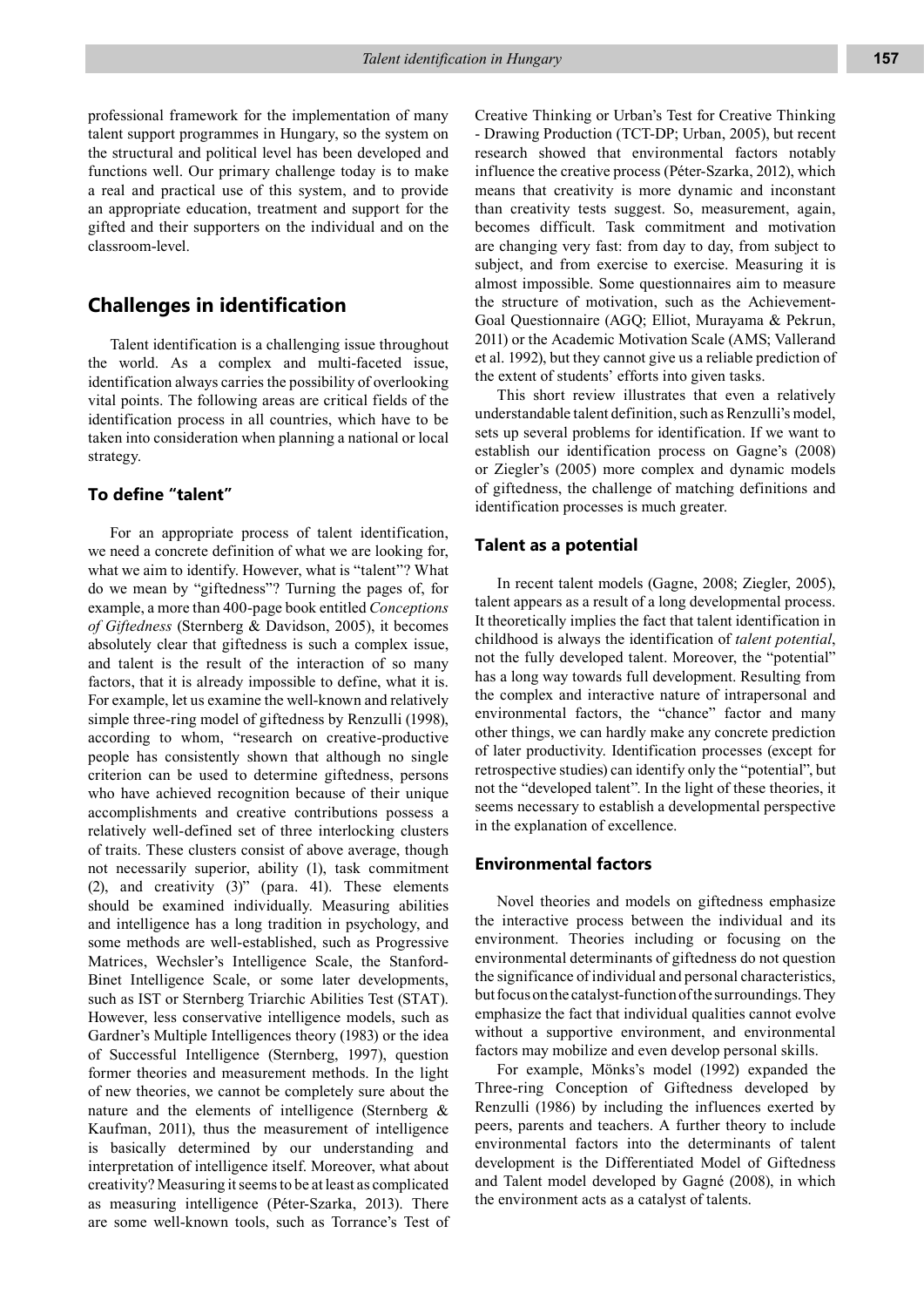Ziegler (2005) also emphasizes that giftedness, conceptualized as the property of an individual, can no longer function as an independent concept. Instead, giftedness and talent must be something more than merely personal attributes and that at a minimum includes the environment in which an individual is acting, and it must be integrated into the construct.

The interactive nature of the individual-environment relationship makes the assessment of the environment even more complicated. As Gagne (2008, p. 4) says, "the bulk of environmental stimuli have to pass through the sieve of an individual's needs, interests, or personality traits. Talentees continually pick and choose which stimuli will receive their attention."

In the light of these theories, identification processes should also include environmental factors. Csíkszentmihályi (2009) gives a conceptual framework, the systems theory of creativity and a list of questions that help us to make decisions whether a given environment is talent- and creativity-friendly or not. He says that creativity with a capital "C" — the kind that changes the way we see or understand the world — never happens in the mind of a person exclusively, but can be observed only in the interrelations of a system made up of three main elements: the domain, the field and the person. In addition, the level of creativity of a nation is not the sum of the individual creativities of its population, but it rather depends on how conducive to creativity its various societal institutions are. To measure the elements of the system, to identify "talent-friendly environment", we need to answer the following questions: How easy is it for a person to retrieve the information stored in the culture? How easy is it for people to be exposed to different ways of thinking and acting? How many institutions are present in a culture for learning and practicing a particular domain? How easy is it for a child to pursue his or her interest, and learn to be an excellent biochemist, poet, philosopher—or whatever and still preserve his or her personal curiosity and vision? How much support does the society provide to new ideas? To what extent are adults involved in stimulating excellence and novelty in children—preferably outside the classroom in realistic situations? Moreover, how many opportunities are there in businesses, universities, civic organisations to express and implement novel ideas? To what extent are curiosity, exploration, originality, intense involvement with one's interests encouraged at the level of various levels of the life cycle?

Answering these question and measuring outstanding ability beyond the person-centered assessments is a great advantage of creating a talent-friendly environment and society.

### **Importance of perseverance, motivation, the role of actions**

Based on Ericsson's decisive work on the role of deliberate practice (Ericsson, 1998; Ericsson, Krampe & Tesch-Römer, 1993), recent research emphasizes that talent cannot be defined by static, personal attributes, and the "characteristic of the developmental process of excellence

is the execution of an extremely large number of actions in a specific domain" (Ziegler, 2004. p. 7). Gyarmathy (2014) also underlines that active participation and engagement in an activity in a given field is a fundamental condition for unfolding one's talent. According to some estimations (Ericsson, 1998), duration of actions, needed for unfolding of one's talent, usually add up to a total of about 10,000 hours of deliberate practice.

Research from the direction of positive psychology also suggests something similar. In their pioneering article "Self-discipline Outdoes IQ in Predicting Academic Performance of Adolescents", Duckworth and Seligman (2005) formulate that self-discipline predicts academic performance more robustly than IQ does. In their research, self-discipline also predicted which students would improve their grades over the course of the school year, whereas IQ did not. According to these results, the virtue of "consciousness" and "self-discipline" seems to be of greater importance than intellectual excellence.

In 1985, Csikszentmihalyi wrote, "the unifying similarity among geniuses and innovators is not cognitive or affective but motivational. What is common among them is the unwillingness or inability to strive for goals everyone else accepts—their refusal to live by a presented life theme" (p. 114).

These ideas suggest that time investment, effort, motivation, perseverance and other non-cognitive, energetic factors that mobilize skills and abilities have key roles in the process of talent development. As these factors are dynamic and directly influenced by environmental factors, they are not easy to identify.

#### **Individual variety**

As a result of various personal attributes interacting with several environmental factors, there is a rich variety of talent developmental processes. Similar gifts may lead to different competencies. As Gagne (2008, p. 6) says, "gifts represent generic abilities that can be molded into somewhat divergent skills, depending on the field of activity adopted by a talantee". One type of gift or natural ability may be the basis of several, later developed competencies. For example, manual dexterity, as one of many natural physical abilities, can be moulded into the particular skills of a pianist, a dentist, a typist, or a videogame player. "These contributions can vary a lot in intensity and continuity from one talentee's story to another. No two developmental paths look alike. Consequently, talent development is a very complex process, a process where the four causal components modify their interactions over the course of a talentee's developmental path" (Gagne, 2008, p.6). In addition, different areas of talent have different developmental trajectories, and some fields are much better than others at identifying where students are in these developmental trajectories and providing them with a roadmap for achieving success. It means that there is not one single way to develop talent, and that if identification is based only on standardized test scores and group comparisons, it does not give space for the rich variety of individuals' talents.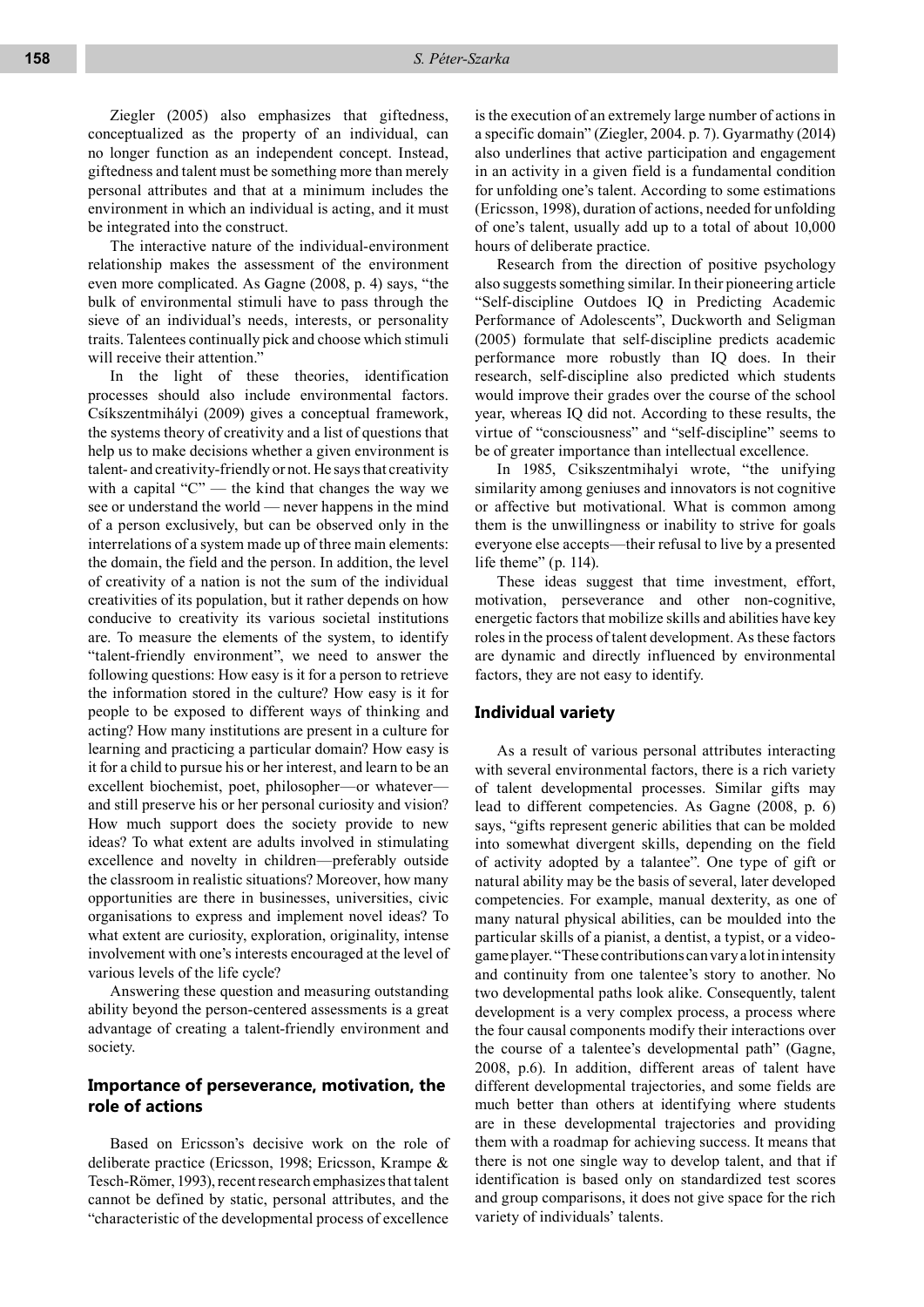## **Practices of identification in Hungary**

In Hungary, the professional discussion about the appropriate talent identification practices continues. In October 2013, there was a national conference and a panel discussion about important theoretical and professional questions, including the definition of giftedness and the new challenges, problems and perspectives of identification.

How is "talent" defined in Hungary? The Public Education Act of Hungary from 2011 defines gifted or talented students as "students requiring special treatment, who are highly creative and possess above-average general or special skills, and strong motivation and commitment may be generated in them towards the task" (CXC, 2011, 4§). This act defines care for the particularly gifted or talented students as an obligation of the secondary school, integrated into the everyday educational processes. The definition is based on the Renzulli-model but lacks some of the important elements I referred to above: talent as a potential, individual variety, individual-environmental interactions and the necessity of effort. Éva Gyarmathy (Fuszek, et al., 2014) suggests an alternative definition: "Talent can carry out *activities* in an *outstanding level* through *challenging tasks* and opportunities, as a result of which s/he is capable of outstanding *achievement*." (p. 102). It suggests a more dynamic view of talent, thus provides an alternative way of defining and understanding talent.

How do we identify talented students? As I described above, we have a national-level network of institutions, but do not have a national-level identification strategy. There are regional solutions, so Talent Points decide what to measure and how to do so. The chosen identification method fits the purpose of the special talent support program into which the students are selected. If there is a gifted program, for example for mathematics or for drawing, the identification process cannot be the same: it has to be adapted to the content of the program. Identification is practically based on a chosen theory of giftedness that gives comparatively clear guidance of the examined areas. In Hungary, Renzulli's Three-ring model and Gardner's Multiple Intelligence model are the most popular theories for general identification practices. However, the Genius and Talent Bridges programs support gifted students, who were identified by their achievements, e.g. contest-results or outstanding accomplishments.

Despite the rich variety of tools and methods for identification, there are some main principles that are taken into account when planning an identification process:

- − complexity: to use measures not only from the intellectual, but also other relevant domains
- specificity: identification methods should be specifically related to the examined area
- flexibility: students are examined from time to time to get the chance for getting into and out of the talent pool

multiple perspective: application of different methods, such as psychological testing, teachers' and peers' opinion, competition results, school achievement.

What methods are used? The most widely used methods are the following:

- − Examining school achievement on the basis of grades and teachers' opinion.
- − Competition results.
- − Students' portfolios, results and productions.
- − Collecting opinion from teachers, peers, family, themselves, which is usually carried out in written forms, interviews or focus groups.
- Psychological testing to measure cognitive abilities, motivation, creativity, and other characteristics such as self-esteem, learning strategy, anxiety, or any other relevant traits.
- − Observation of mental, emotional, behavioural and social characteristics at school, at normal classes or with special tasks. It is very effective, although timecostly and rare.

What tools are generally used for psychological testing? Practically, it depends on the given situation and the special program. However, there are some widely used tests and questionnaires for different areas. For cognitive skills, Hungarian versions of Raven Progressive Matrices and CAT (Cognitive Abilities Test) are widely used, as they can be completed in groups. In some special cases, Wechsler's Intelligence Scale and the Stanford-Binet Scale are used, but cognitive profile tests are also becoming increasingly popular. For motivation, we generally use a Hungarian questionnaire by Kozéki and Entwistle (1986), as well as a questionnaire measuring mastery motivation. Some new motivational questionnaires have been translated and adapted in recent years, and they should be tested in gifted education. In the field of motivation, success-oriented attitude and attitudes toward learning are often examined. For the measurement of creativity, the well-known Torrance Tests are the most general, but two Hungarian questionnaires are also becoming increasingly popular: the Creative Leisure Activities and the Assessment of the Creative Personality (Tóth & Király, 2006).

For other areas, the most popular questionnaires are STAI (State-trait Anxiety Inventory by Spielberger; Spielberger et al., 1983), Tennessee's Self-concept Scale (Fitts, 1965), Rosenberg's Self-esteem Scale (1965), and some Hungarian questionnaires for learning characteristics and learning attitudes. For teacher nomination, the Renzulli-Hartman Scale (Renzulli et al., 2002) is widely used, however, only the first version from 1975 with four subscales has been translated into Hungarian.

In Debrecen, the second biggest town of Hungary, with about 200,000 inhabitants, there is a regional initiation for screening all the 4<sup>th</sup> grade students of the public schools, and to provide a gifted program for about 15% of them from the next year. The program is planned for generally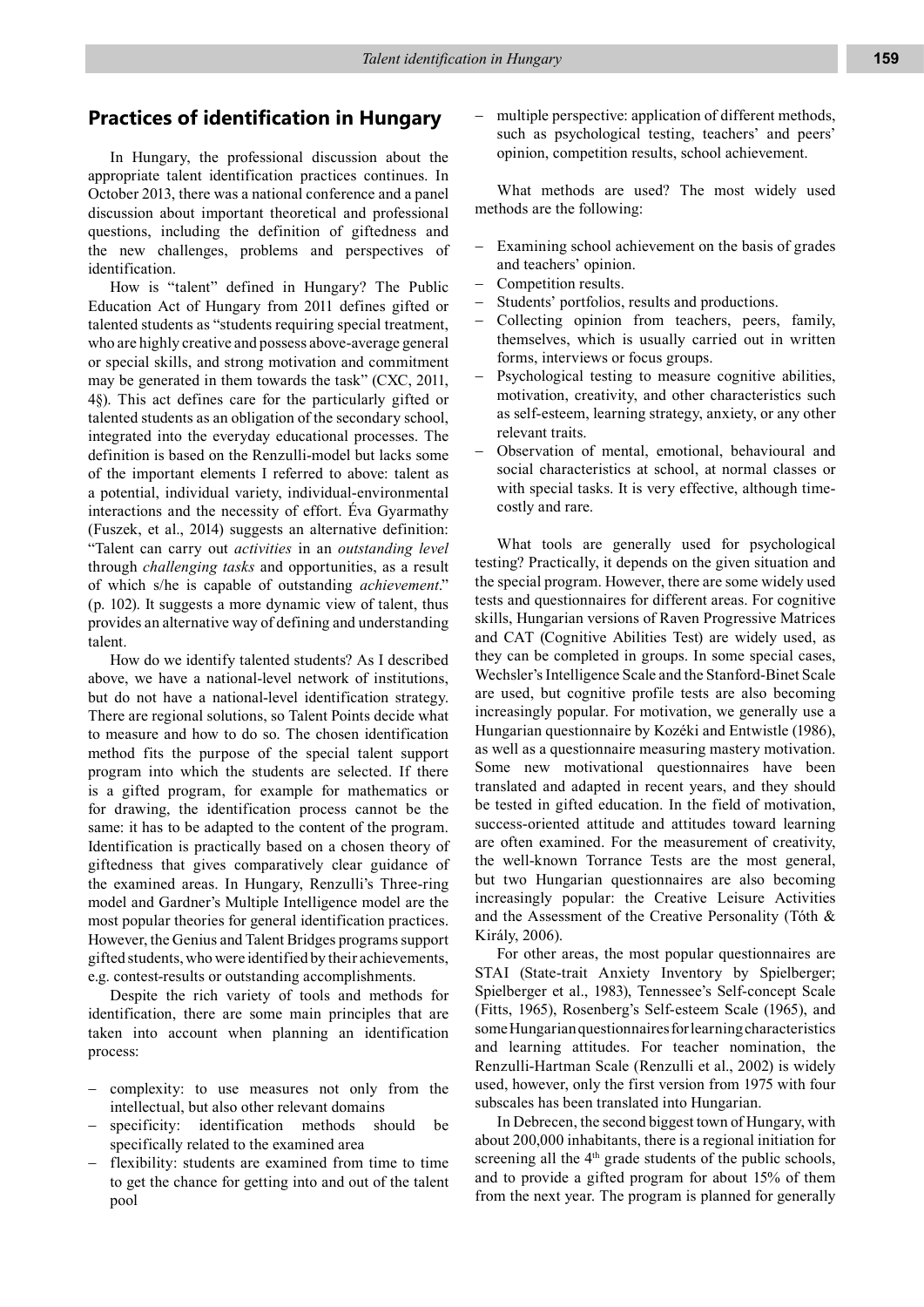intellectually gifted children, and aims to give the chance for them to try out and get acquainted with different science and art areas. In this program, psychological testing includes the measurement of attention, memory (verbal, visual) analogical and logical thinking skills, and two additional subject tests (Hungarian language, mathematics) are carried out. Teachers' opinions are also collected about the students' learning habits, individual learning methods, self-esteem, underachievement and special skills. It is a regional program, but its methodology has been used in other, local projects (Pappné & Pakurár, 2011).

What are the strong points of Hungarian identification practices? They include autonomy of institutions, plurality, flexibility, commonly accepted principles, the highly stable network of Talent Points, opportunities for cooperation and sharing ideas, and the relative stability of political and governmental support.

What are the weak points? Relatively old tools are used, often without or with old norms. Standard identification practices do not always work with low SES children, which may call for inequality in chances. Excluding children from gifted programs with the reasons for low or insufficient test scores is ethically questionable. Mostly the tools and methods represent a static, mechanistic and rigid view of talent, without the space for individual variety and environmental factors. Measurement always implies that we *reduce* talent into some measurable elements, which is the basis for professional mistakes. There is a relatively small number of tools for special skills. Labelling of gifted children may be problematic.

# **Conclusions, steps forward**

On the basis of the strong and weak points of the Hungarian system and the challenges of identification, we must draw some conclusions and see how we can develop our identification practices. In the coming years, we have to pay more attention to include the following aspects into the identification process:

- *The use of cognitive profile tests:* In order to avoid the dangers of linear and narrow-focused categorization by IQ, it seems to be more appropriate to measure cognitive skills by profile tests. Profile tests give a thorough picture of one's cognitive skills in many areas. It enables to see the strong and weak points of one's skills in its complexity. It may serve as a basis for individual developmental plans.
- − *Investigation of interest-based characteristics:* Differences in interests play a critical role in many gifted students' options and choices, and we need to understand more deeply what sparks and enhances those interests. If students have been identified based on general ability and there is no clear sense of a given child's talent domain and interests, it is probable that the child will not develop as much as he

or she would have were interests taken into account (Subotnik, Olszewski-Kubilius & Worrell, 2011). The topic of interests—how they are nurtured, developed, maintained, or lost—is one that should elicit further research in understanding giftedness.

- − *The use of observation*: Observation of one's behaviour in action, in a challenging activity or in a difficult task within one's natural environment seems to be more reliable than artificial or "laboratory" results. Identification with observation is even more important in the early years, because any type of measurement is much less reliable in early childhood, because of the developmental differences and the lack of "test-readiness". In this way, the identification of gifted children takes place by simple observation of the child's behaviour by an educational or a psychological professional, or a parent. Identification by characteristics or behavioural traits is generally accurate and is less intrusive or conspicuous than other methods. It also readily allows types of giftedness to be detected, and is often valuably used with young children. Nonetheless, subjective elements are certainly involved particularly in comparisons with other children of the same age.
- − *The use of dynamic assessment methods*: Assessing children from culturally and linguistically diverse backgrounds can be a complex task. One alternative to standardized testing methods is dynamic assessment, which is a method of conducting an assessment that seeks to identify the skills that an individual child possesses as well as their learning potential. The dynamic assessment procedure emphasizes the learning process and accounts for the amount and nature of examiner investment. It is highly interactive and process-oriented, describes modifiability.
- − *The use of teacher nomination with guidelines*: This method allows teachers to nominate students who display characteristics that are not easily determined by tests. Teachers need some help in recognizing talent and recognizing the stereotypical beliefs they hold about gifted and talented students, so usually a teacher nomination form and rating scales are used for this procedure. Scales can be used to provide a composite profile of the nominated students.
- − *Emphasizing development, the need for effort*: As research results show, perseverance, effort and practice are necessary for development. Teachers and psychologists should encourage students to put enough energy into activities and send a hidden message of "flexibility" and the changing nature of skills. Creating space for a "growth mindset" is essential (Dweck, 2006).

Keeping in mind the above principles, some promising efforts to broaden our test-battery for talent identification have been made. The *Cognitive Profile Test* (Smythe, 2002) has been adapted from English into Hungarian to map different cognitive skills of younger and older children,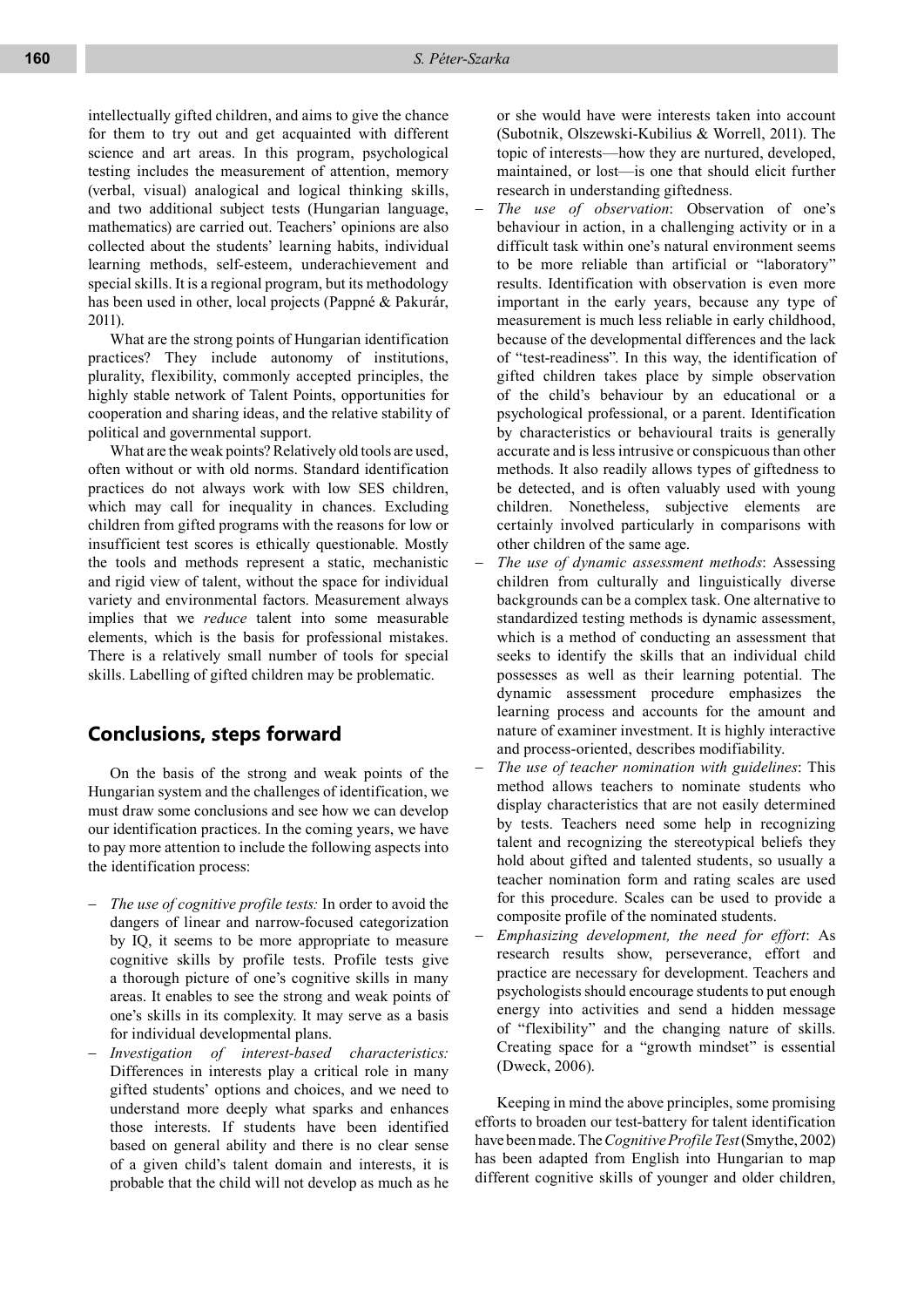and is becoming more and more popular. *Map of Interests* (Gyarmathy & Herskovits, 1999), based on the Gardner multiple intelligence theory, is often used to map interestfields of students. *Curios Chest* is a special, diagnostic device for the activity-centred talent identification and the mapping of the interests of children aged 4–8 years. We plan to adapt the *Nebraska Starry Night Observation Protocol* (Griffin & McKenzie, 1993) in the near future, which involves identifying the wide range of observable characteristics that may indicate special types of ability in very young children. We also plan to translate and adapt the latest version of the Renzulli Rating Scale for rating the behavioral characteristics of superior students, which is a tool that is widely used in many countries. At the moment, we are putting a great deal of effort into research about mindset and perseverance, and also into the adaptation process of these questionnaires.

In summary, we have a good and stable institutional framework and basis for talent development, but as our environment is continually changing, we have to adapt to new challenges and enrich our professional expertise in the light of new research results. The focus from identification toward investigation, exploring individual needs and characteristics to provide the most appropriate pathway for development seems to be a more effective way of talent support then mere selection in the 21st century.

## **References**

- LXXIX. Act of Public Education (1993). Retrieved from http://www.okm.gov.hu/letolt/kozokt/kozokt\_tv\_ 070823.pdf
- CXC. Act of National Public Education (2011). Retrieved from http://njt.hu/cgi\_bin/njt\_doc. cgi?docid=139880.226439
- Csikszentmihalyi. M. (1985). Emergent motivation and the evolution of the self. In D. Kleiber & M.H. Maehr (Eds*.*), *Motivation in Adulthood* (pp. 93–119). Greenwich, CT, USA: JAI Press.
- Csíkszentmihályi, M. (2009). A systems perspective on creativity and its implications for measurement. In E. Villalba (Ed.), *Can creativity be measured? International conference volume* (pp. 407–414). Brussels, Belgium: European Commission, Directorate-General for Education and Culture, Centre for Research on Lifelong Learning. Retrieved from http://bookshop.europa. eu/en/measuring-creativity-pbLBNA24033/
- Duckworth, A. L., & Seligman, M. E. P. (2005). Selfdiscipline outdoes IQ in predicting academic performance of adolescents. *Psychological Science*, *16*(12), 939–944.
- Dweck, C. (2006). *Mindset: The new psychology of success.* New York, NY, USA: Ballantine Books.
- Elliot, A. J., Murayama, K., & Pekrun, R. (2011). A 3X2 Achievement Goal Model*. Journal of Educational Psychology, 103*(3), 632–648.
- Ericsson, K. A. (1998). The scientific study of expert levels of performance: General implications for optimal learning and creativity*. High Ability Studies*, *9*, 75–100.
- Ericsson, K. A., Krampe, R. T., & Tesch-Romer, C. (1993). The role of deliberate practice in the acquisition of expert performance. *Psychological Review*, *100*(3), 363–406.
- Fitts, W. H. (1965). *Manual for the Tennesse Self Concept Scale*. Nashville, TN, USA: Counselor Recordings and Tests.
- Fuszek, C. (2014). An overview of the current status of talent care and talent support in Hungary. *CEPS Journal, 4*(3), 55–71.
- Fuszek, C., Arató, F., Balogh, L., Bodnár, G., Gyarmathy, É., Péter-Szarka, S., & Vass, V. (2014). Ez is tehetséggondozás! [It is also talent support!]. *Iskolakultúra, 4*, 100–120.
- Gagne, F. (2008). *Building gifts into talents: Overview of the DMGT*. Retreived from http://www.sfu.ca/ ~kanevsky/428/Gagne.pdf
- Gardner, H. (1983). *Frames of mind: The theory of multiple intelligences*. New York, NY, USA: Basic Books.
- Griffin, N. S., McKenzie, J. (1993). *Nebraska Starry Night: A behavior-based observation protocol, version 8.893.* Lincoln, NE, USA: University of Nebraska-Lincoln.
- Gyarmathy, É. (2014). A nem szunnyadó erő: A tehetség fogalmának átgondolása [Power that is not sleeping: Rethinking the concept of giftedness]. *Neveléstudomány*, *2*, 67–81. Retreived from http://nevelestudomany.elte.hu/downloads/2014/ nevelestudomany\_2014\_2\_67-81.pdf
- Gyarmathy, É., & Herskovits, M. (1999). Képességek vizsgálata az érdeklődés térképének segítségével [Investigation of abilities with the help of mapping interests]. *Pszichológia, 19*(4), 437–458.
- Kozéki, B. & Entwistle, N. J. (1986): Tanulási motivációk és orientációk vizsgálata magyar és skót iskoláskorúak körében [Examination of learning motivation and orientation among Hungarian and Scottish students]. *Pszichológia*, *6*(2), 271–292.
- Mönks, F. J. (1992). Development of gifted children: The issue of identification and programming. In F. J. Mönks, W. A. M. Peters (Eds.), *Talent for the future*  (pp. 191–202). Assen/Maastricht, Netherlands: Van Gorcum.
- Pappné Gyulai, K., & Pakurár, M. (2011*). A debreceni példa. Tehetségazonosítás és tehetséggondozás a város közoktatási intézményeiben* [The example of Debrecen. Talent identification and talent development in the public schools of the town]. Budapest, Hungary: Magyar Tehetségsegítő Szervezetek Szövetsége.
- Péter-Szarka, S. (2012). Creative climate as a means to promote creativity in the classroom. *Electronic Journal of Research in Educational Psychology*, *10*(3), 1011–1034.